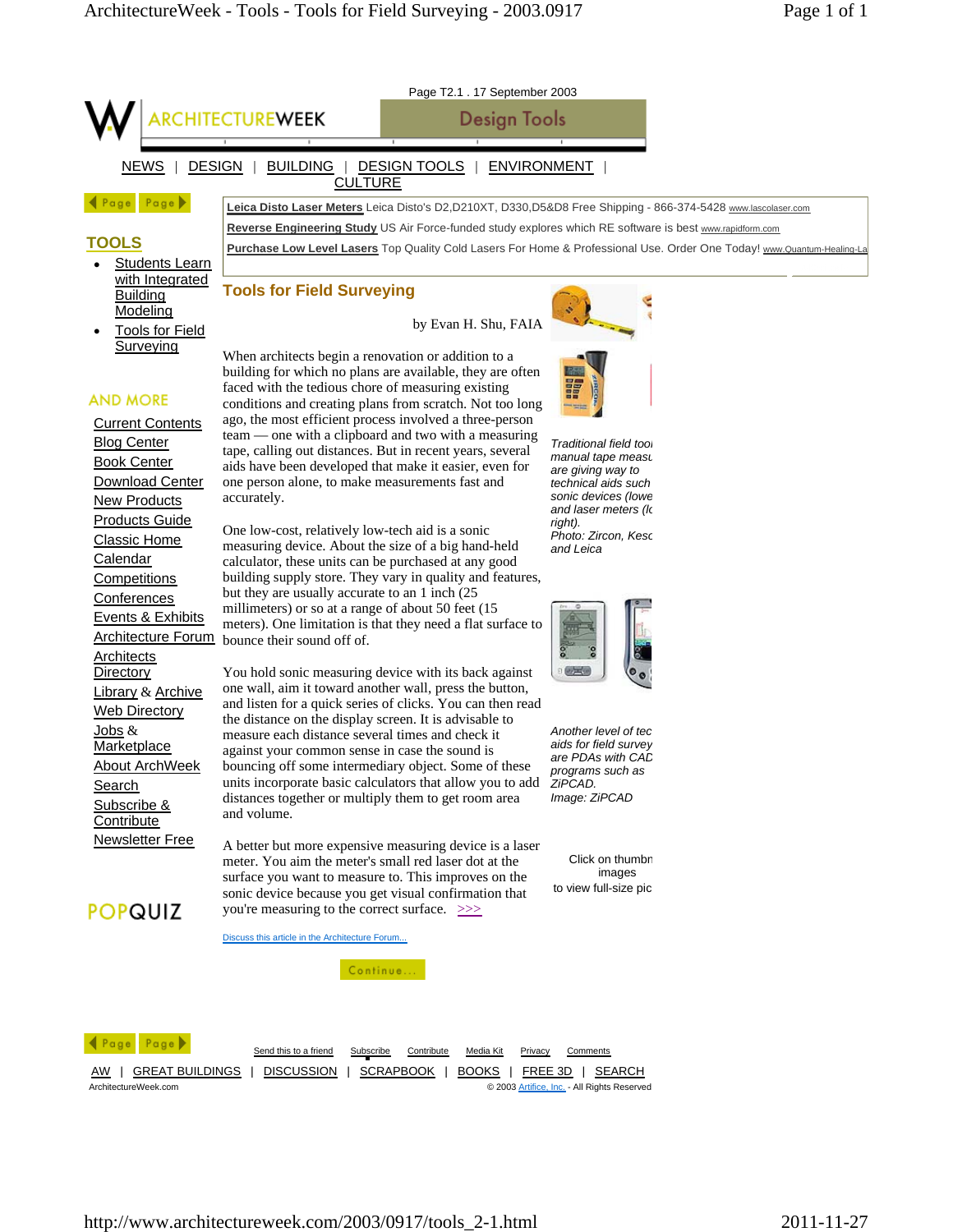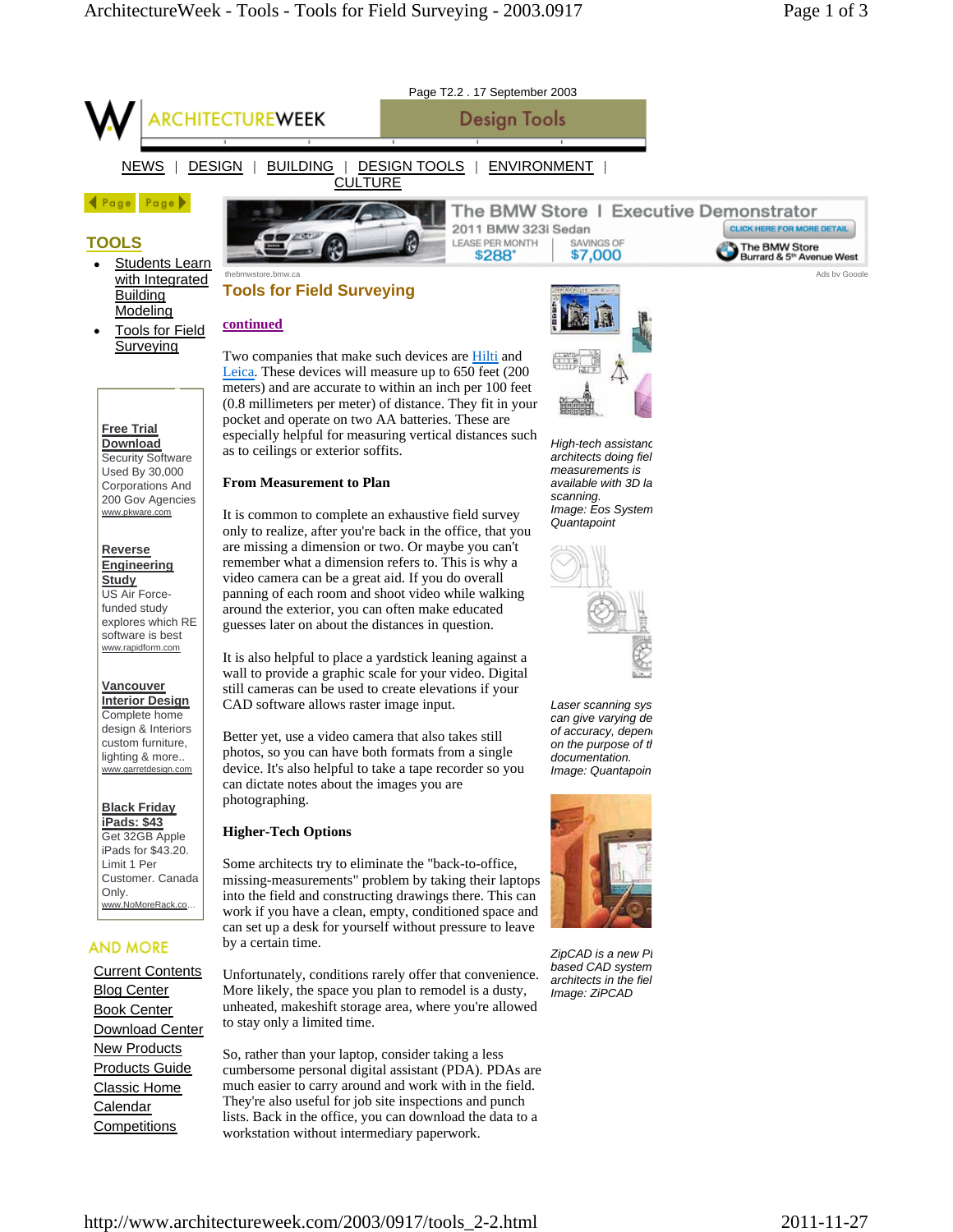**Conferences**  Events & Exhibits Architecture Forum **Architects Directory** Library & Archive Web Directory Jobs & **Marketplace**  About ArchWeek Search Subscribe & **Contribute** Newsletter Free

**POPQUIZ** 

PDAs are also powerful enough to run CAD programs. PocketCAD works on handheld Pocket PCs, which can connect to laser measuring devices to import the distances you just measured.

A newer PDA CAD program, ZiPCAD, is specifically designed for architectural field surveying. It works on any Palm-compatible handheld device, and CAD data can be both imported and exported as DXF files. It is a simplified yet elegant CAD program, and this equivalent of a digital sketchpad gives you just about everything you need to layout a quick floor plan to work in tandem with your main CAD program back in the office.

## **Never Mind the Plans**

There are yet higher-tech systems that bypass plan drawing altogether. Photogrammetry is the science of measuring distances from a photograph that was taken from a known station point with a known focal lens. It takes some effort to learn, but if you can master a program like **PhotoModeler**, you can make quick work of field surveying.

In the field, you take a few measurements and a series of photos; then in the office, you calibrate the images in PhotoModeler. The software creates a scaled 3D model of the building or space.

Unfortunately, you may spend twice as much time working with the software as you normally would for old-fashioned measuring. The process will undoubtedly get easier over time as the software improves. In a few years, this photo modeling technique may be the way we all do field surveying.

One last "super-tech" solution can give very detailed CAD information. You might use this, for instance, on a Gothic Revival church restoration project for which you need not only room dimensions but also scaled drawings of ornate column capitals.

The Cyrax 3D Laser Scanning System from Cyra Technologies, Inc. creates a 3D "cloud" of data points from a given station point. By merging all the cloud data from various station points, both inside and outside a building, you can create an XYZ database of the building or space. You then extract from that 3D cloud any level of detail, from schematic plans to full 3D details of column capitals.

Quantapoint is an service available in the northeast United States that does this data collection for you. The company uses a 360-degree rotating laser camera that shoots a beam 125,000 times per second to the surrounding surfaces. The Quantapoint service can be quite affordable, particularly if you compare the cost to the hours required to do the equivalent job yourself.

Regardless of which tools and techniques you choose, it's important to remember that the quality of results of field surveying is only partly dependent on the technology you use. Even if you have the best tools available, you still need to apply common sense to achieve maximum benefit.



*PhotoModeler uses photogrammetry to convert a series of photos into a detaile digital representatio building. Image: Eos System*



*Quantapoint offers range of services th can provide both traditional orthograp CAD drawings and modeling data. Image: Quantapoin*

Click on thumbr images to view full-size pic